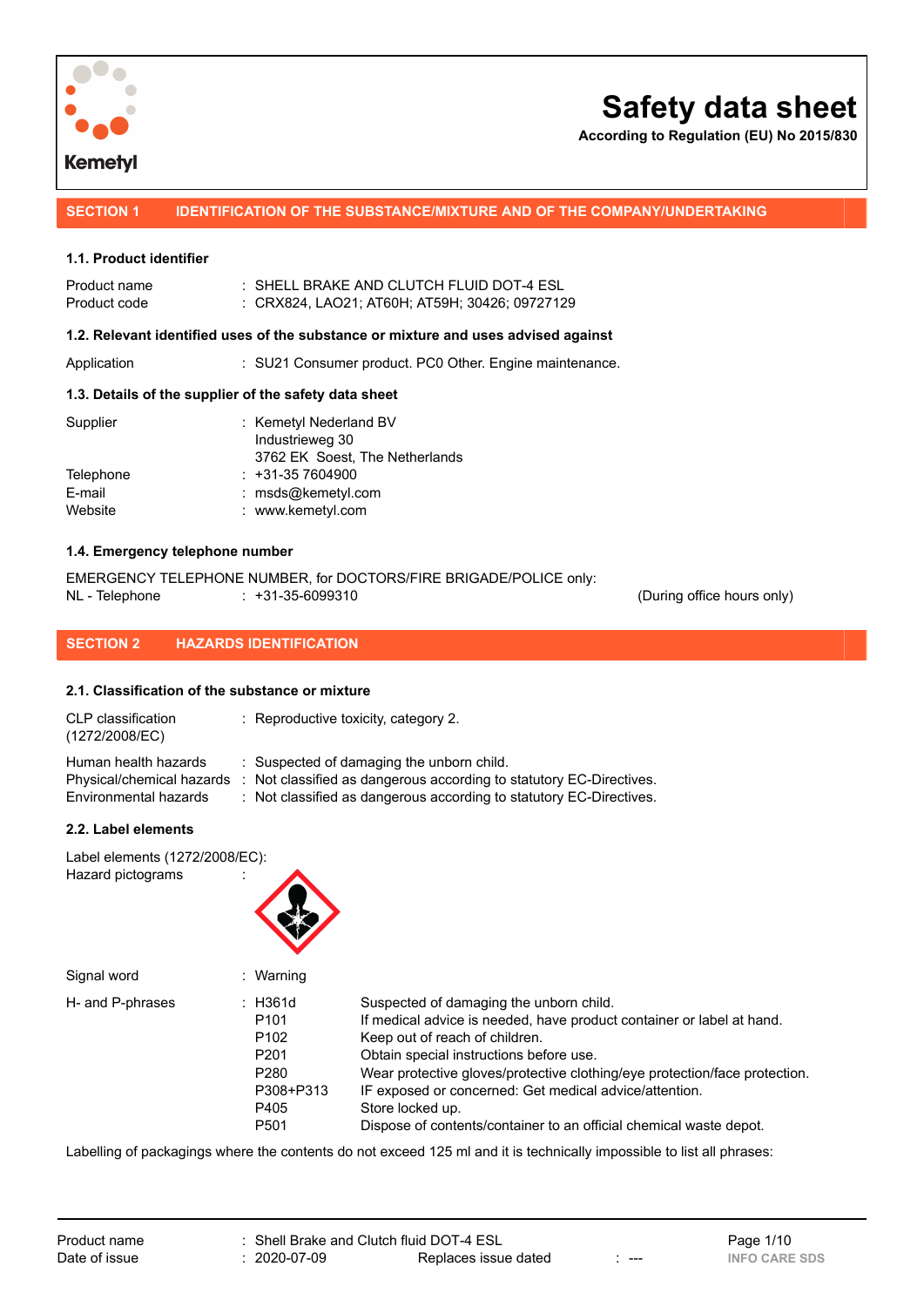

Other information : Does not contain PBT or vPvB substances.

# **SECTION 3 COMPOSITION / INFORMATION ON INGREDIENTS**

### **3.2. Mixtures**

Product description : Mixture.

| Information on hazardous substances:                                                             |                                 |                        |           |                        |               |                                      |
|--------------------------------------------------------------------------------------------------|---------------------------------|------------------------|-----------|------------------------|---------------|--------------------------------------|
| Substance name                                                                                   | Concentration<br>$(W/W)$ $(\%)$ | ICAS nr.               |           | <b>IEC</b> number      | <b>Remark</b> | <b>REACH nr.</b>                     |
| Tris[2-[2-(2-methoxyethoxy)ethoxy]eth- 30 - 70<br>yl] orthoborate<br>2-(2-Methoxyethoxy) ethanol | $ 0.4 - 1.5 $                   | 30989-05-0<br>111-77-3 |           | 250-418-4<br>203-906-6 |               | 01-2119462824-33<br>01-2119475100-52 |
| Substance name                                                                                   | <b>Hazard Class</b>             |                        | H-phrases |                        | Pictograms    |                                      |
| Tris[2-[2-(2-methoxyethoxy)ethoxy]eth-Repr. 2<br>yl] orthoborate                                 |                                 |                        | lH361d    |                        | IGHS08        |                                      |
| 2-(2-Methoxyethoxy) ethanol                                                                      | Repr. 2                         |                        | lH361d    |                        | IGHS08        |                                      |

Occupational exposure limit(s), if relevant, are listed in section 8.

Reference is made to chapter 16 for full text of each relevant H phrase.

### **SECTION 4 FIRST-AID MEASURES**

### **4.1. Description of first aid measures**

| First aid measures |                                                                                                          |
|--------------------|----------------------------------------------------------------------------------------------------------|
| Inhalation         | : Move victim into fresh air. Consult a doctor if victim feels unwell.                                   |
| Skin contact       | : Take off contaminated clothing. Wash off skin with plenty of water and soap before product dries       |
| Eve contact        | up.<br>: Wash out with (lukewarm) water. Remove contact lenses. Consult a doctor if irritation persists. |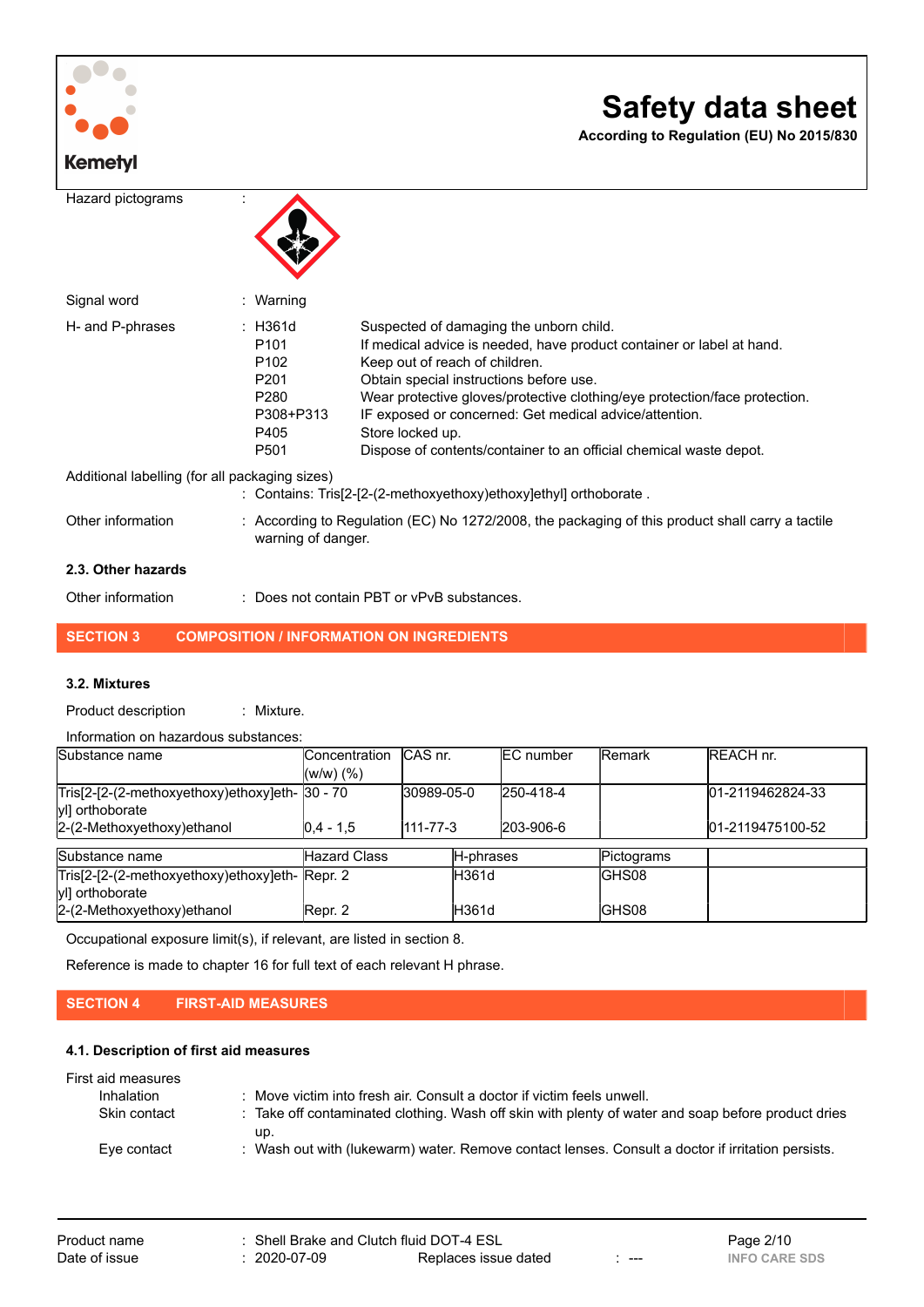

**According to Regulation (EU) No 2015/830**

Ingestion : Do not induce vomiting. Do rinse the mouth. Give one glass of water. Never give anything by mouth to an unconscious person. Consult a doctor if victim feels unwell.

### **4.2. Most important symptoms and effects, both acute and delayed**

| Effects and symptoms |                                                            |
|----------------------|------------------------------------------------------------|
| Inhalation           | : No specific effects and/or symptoms are known.           |
| Skin contact         | : No specific effects and/or symptoms are known.           |
| Eve contact          | : May cause stinging of eyes and redness.                  |
| Ingestion            | : May cause a feeling of sickness, vomiting and diarrhoea. |
|                      |                                                            |

### **4.3. Indication of any immediate medical attention and special treatment needed**

| Note to physicians | None known. |
|--------------------|-------------|
|--------------------|-------------|

**SECTION 5 FIRE-FIGHTING MEASURES**

### **5.1. Extinguishing media**

| Extinguishing media |                                                       |
|---------------------|-------------------------------------------------------|
| Suitable            | : Carbondioxide (CO2). Foam. Dry chemical. Water fog. |
| Not suitable        | : None known.                                         |

#### **5.2. Special hazards arising from the substance or mixture**

| Special exposure hazards : None known. |                                                                   |
|----------------------------------------|-------------------------------------------------------------------|
| Hazardous thermal                      | : Carbon monoxide may be evolved if incomplete combustion occurs. |
| decomposition products                 |                                                                   |

#### **5.3. Advice for firefighters**

Special protective equipment for fire-fighters : Use adequate respiratory equipment in case of insufficient ventilation.

### **SECTION 6 ACCIDENTAL RELEASE MEASURES**

#### **6.1. Personal precautions, protective equipment and emergency procedures**

Personal precautions : Danger of slipping. Clean up spills immediately. Wear shoes with non-slip soles. Avoid contact with spilled or released material.

### **6.2. Environmental precautions**

| Environmental precautions | : Avoid release of product into sewers, surface water and/or ground water. In case of large spills:  |
|---------------------------|------------------------------------------------------------------------------------------------------|
|                           | contain with dike.                                                                                   |
| Other information         | : Notify authorities if any exposure to the general public or the environment occurs or is likely to |
|                           | occur.                                                                                               |

### **6.3. Methods and material for containment and cleaning up**

Methods for cleaning up : Collect spilled material in containers. Absorb residues in sand or other inert material. Dispose at an authorised waste collection point. Wash away remainder with plenty of water and soap.

### **6.4. Reference to other sections**

Reference to other sections : See also section 8.

### **SECTION 7 HANDLING AND STORAGE**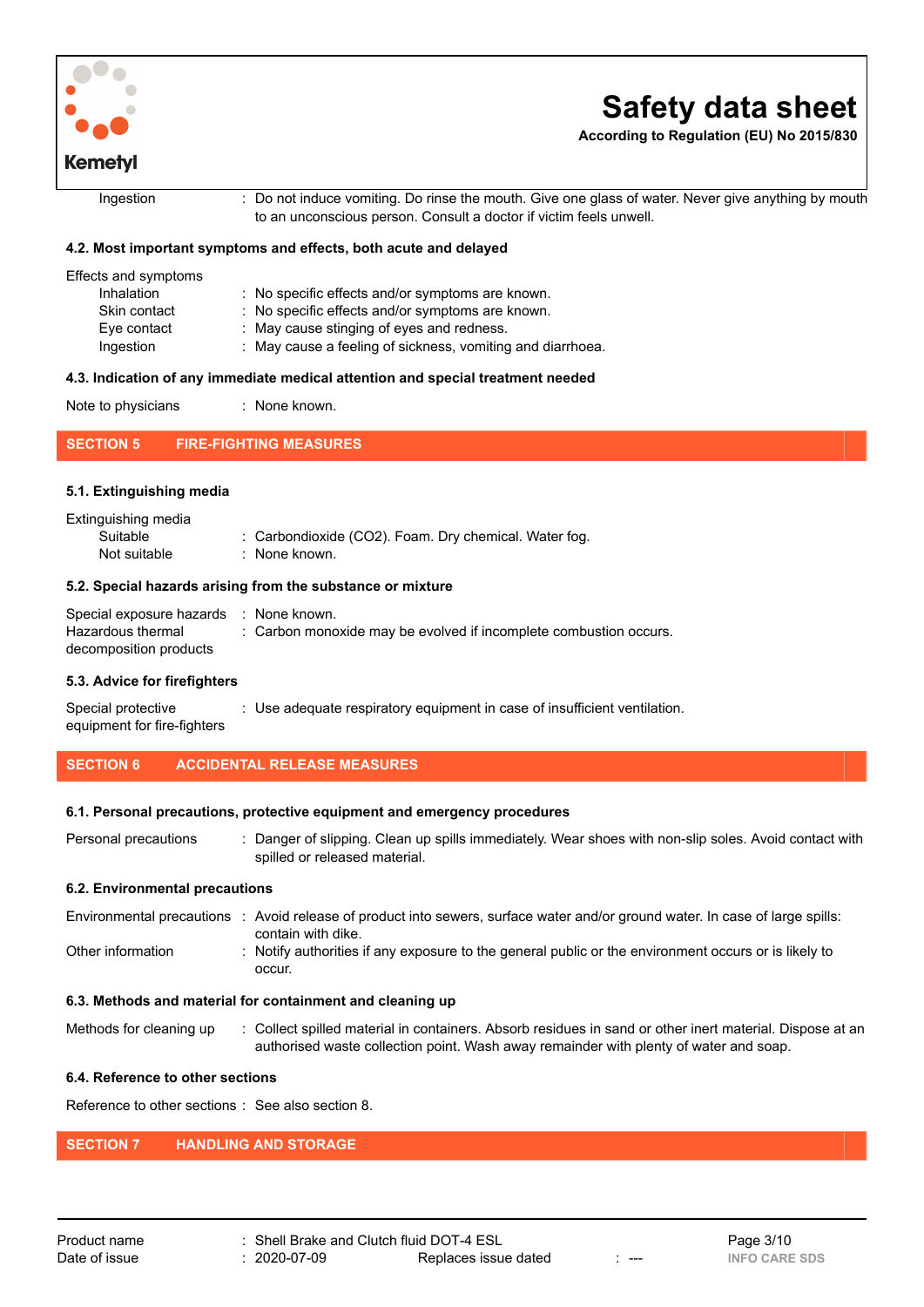

**According to Regulation (EU) No 2015/830**

### **7.1. Precautions for safe handling**

|  | Handling |
|--|----------|
|  |          |
|  |          |

: Handle in accordance with good occupational hygiene and safety practices in well-ventilated areas. Avoid contact with skin and eyes. Avoid splashing. Wear protective clothing.

### **7.2. Conditions for safe storage, including any incompatibilities**

| Storage                                               | : Keep in a cool, dry and well-ventilated place $(< 35 °C)$ . Keep away from food, drink and animal<br>feedingstuffs. |
|-------------------------------------------------------|-----------------------------------------------------------------------------------------------------------------------|
| Recommended packaging<br>Non recommended<br>packaging | Keep only in the original container.<br>: None known.                                                                 |

### **7.3. Specific end use(s)**

Use : Use only as directed.

### **SECTION 8 EXPOSURE CONTROLS/PERSONAL PROTECTION**

### **8.1. Control parameters**

| Occupational exposure | Occupational exposure limits have not been established for this product. Derived no-effect levels |
|-----------------------|---------------------------------------------------------------------------------------------------|
| limits                | (DNEL) have not been established for this product. Predicted no-effect concentrations (PNEC) have |
|                       | not been established for this product.                                                            |

Workplace exposure limits (mg/m<sup>3</sup>):

| Chemical name               | Country | TWA 8 hour            | <b>STEL 15 min</b> | <b>Comments</b> | <b>Source</b> |
|-----------------------------|---------|-----------------------|--------------------|-----------------|---------------|
|                             |         | $\frac{1}{2}$ (mg/m3) | $\lfloor$ (mg/m3)  |                 |               |
| 2-(2-Methoxyethoxy) ethanol | └       | 50.1                  |                    | <b>Iskin</b>    |               |
| 2-(2-Methoxyethoxy) ethanol | GВ      | 50.1                  |                    | <b>ISkin</b>    |               |

#### Derived no-effect level (DNEL) for workers:

| Chemical name                                                    | Route of                                         | DNEL, short-term |                              | DNEL, long-term |                                                          |
|------------------------------------------------------------------|--------------------------------------------------|------------------|------------------------------|-----------------|----------------------------------------------------------|
|                                                                  | <i>exposure</i>                                  |                  |                              |                 |                                                          |
|                                                                  |                                                  | Local effect     | Systemic effect Local effect |                 | Systemic effect                                          |
| Tris[2-[2-(2-methoxyethoxy)ethoxy]eth- Dermal<br>yl] orthoborate |                                                  |                  |                              |                 | $ 8,3 \text{ mg/kg}$ bw/day                              |
| 2-(2-Methoxyethoxy) ethanol                                      | <b>Inhalation</b><br><b>Inhalation</b><br>Dermal |                  |                              |                 | 29,1 mg/m3<br>$50.1 \text{ mg/m}$ 3<br>2.22 mg/kg bw/day |

### Derived no-effect level (DNEL) for consumers:

| Chemical name                                                                     | Route of                        |              | DNEL, short-term             |              | DNEL, long-term                                    |  |
|-----------------------------------------------------------------------------------|---------------------------------|--------------|------------------------------|--------------|----------------------------------------------------|--|
|                                                                                   | exposure                        |              |                              |              |                                                    |  |
|                                                                                   |                                 | Local effect | Systemic effect Local effect |              | Systemic effect                                    |  |
| Tris <sup>[2-</sup> [2-(2-methoxyethoxy)ethoxy]eth- Inhalation<br>yl] orthoborate |                                 |              |                              |              | $ 7,2 \text{ mg/m}$ 3                              |  |
| 2-(2-Methoxyethoxy) ethanol                                                       | IDermal<br>lOral<br>llnhalation |              |                              |              | 4,1 mg/kg bw/day<br>4,1 mg/kg bw/day<br>30.1 mg/m3 |  |
|                                                                                   | IDermal<br>lOral                |              |                              |              | 1.33 mg/kg bw/day<br>7.5 mg/kg bw/day              |  |
| Predicted no-effect concentration (PNEC):                                         |                                 |              |                              |              |                                                    |  |
| Chemical name                                                                     | Route of exposure               | Fresh water  |                              | Marine water |                                                    |  |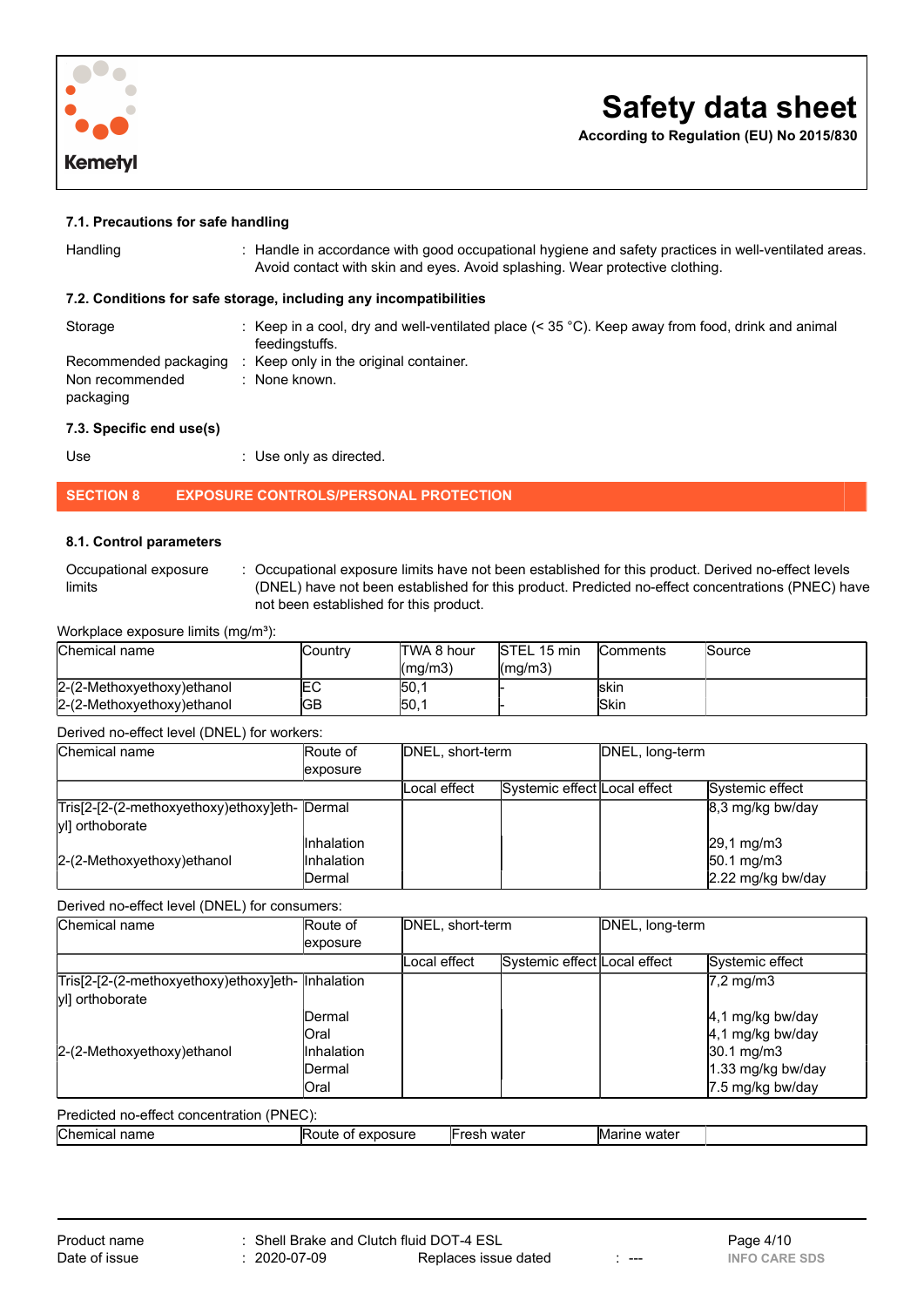

# **Kemetyl**

# **Safety data sheet**

**According to Regulation (EU) No 2015/830**

| Tris[2-[2-(2-<br>methoxyethoxy)ethoxy]ethyl]<br>lorthoborate | <b>Water</b>       | $0,2112$ mg/l          | 0,02112 mg/l  |                      |
|--------------------------------------------------------------|--------------------|------------------------|---------------|----------------------|
|                                                              | <b>Sediment</b>    | $ 0,76 \text{ mg/kg} $ | $0,076$ mg/kg |                      |
|                                                              | Intermittent water |                        |               | $2,112 \text{ mg/l}$ |
|                                                              | <b>STP</b>         |                        |               | 100 mg/l             |
|                                                              | Soil               |                        |               | 0,0283 mg/kg         |
| 2-(2-Methoxyethoxy)ethanol                                   | <b>Water</b>       | 12 mg/l                | $1.2$ mg/l    |                      |
|                                                              | <b>Sediment</b>    | $ 44.4 \text{ mg/kg} $ | $0.44$ mg/kg  |                      |
|                                                              | Intermittent water |                        |               | $12 \text{ mg/l}$    |
|                                                              | <b>ISTP</b>        |                        |               | 10000 mg/l           |
|                                                              | Soil               |                        |               | $2.1 \text{ mg/kg}$  |
|                                                              | <b>Oral</b>        |                        |               | $0.09$ mg/kg food    |

### **8.2. Exposure controls**

Engineering measures : Use only in well-ventilated areas. Comply with standard precautionary measures for working with chemicals. See Directive 2004/37/EG on the protection of workers from the risks related to exposure to carcinogens or mutagens at work.

Hygienic measures : When using do not eat, drink or smoke.

Personal protective equipment:

The efficiency of personal protective equipment depends among other things on temperature and degree of ventilation. Always get professional advice for the particular local situation.



:

| Body protection        | : Wear appropriate protective clothing, overalls or suit, and similar boots in accordance with EN<br>365/367 resp. 345. Suitable material: nitril. Indication of permeation breakthrough time: 6 hours.                                                                                         |
|------------------------|-------------------------------------------------------------------------------------------------------------------------------------------------------------------------------------------------------------------------------------------------------------------------------------------------|
| Respiratory protection | Take care of sufficient ventilation.                                                                                                                                                                                                                                                            |
| Hand protection        | : Under normal conditions of use specific gloves are not required. Wear suitable gloves in case of<br>frequent or prolonged use and in case of large scale exposure in accordance with EN 374. Suitable<br>material: nitril. $\pm 0.5$ mm. Indication of permeation breakthrough time: 6 hours. |
| Eve protection         | : Wear appropriate safety glasses when there is danger of possible eye contact.                                                                                                                                                                                                                 |

### **SECTION 9 PHYSICAL AND CHEMICAL PROPERTIES**

### **9.1. Information on basic physical and chemical properties**

| Appearance<br>Colour<br>Odour<br>Odour threshold<br>рH                                                                                                                                     | : Liguid.<br>$:$ Amber.<br>: Characteristic.<br>: Not known.<br>$: 7 - 11.5$                                                         |                                          |
|--------------------------------------------------------------------------------------------------------------------------------------------------------------------------------------------|--------------------------------------------------------------------------------------------------------------------------------------|------------------------------------------|
| Solubility in water<br>Partition coefficient (n-oc-<br>tanol/water)                                                                                                                        | $:$ Soluble.<br>$:$ Not known.                                                                                                       | Not measured. Not relevant for mixtures. |
| Flash point<br>Flammability (solid, gas)<br>Auto ignition temperature<br>Boiling point/boiling range<br>Melting point/melting range<br>Explosive properties<br>Explosion limits (% in air) | : 125 $^{\circ}$ C<br>$:$ Not applicable.<br>: 246 °C<br>: 260 - 275 °C<br>: $\le$ -70 °C<br>$:$ Not an explosive.<br>$:$ Not known. | Liquid. See flashpoint.                  |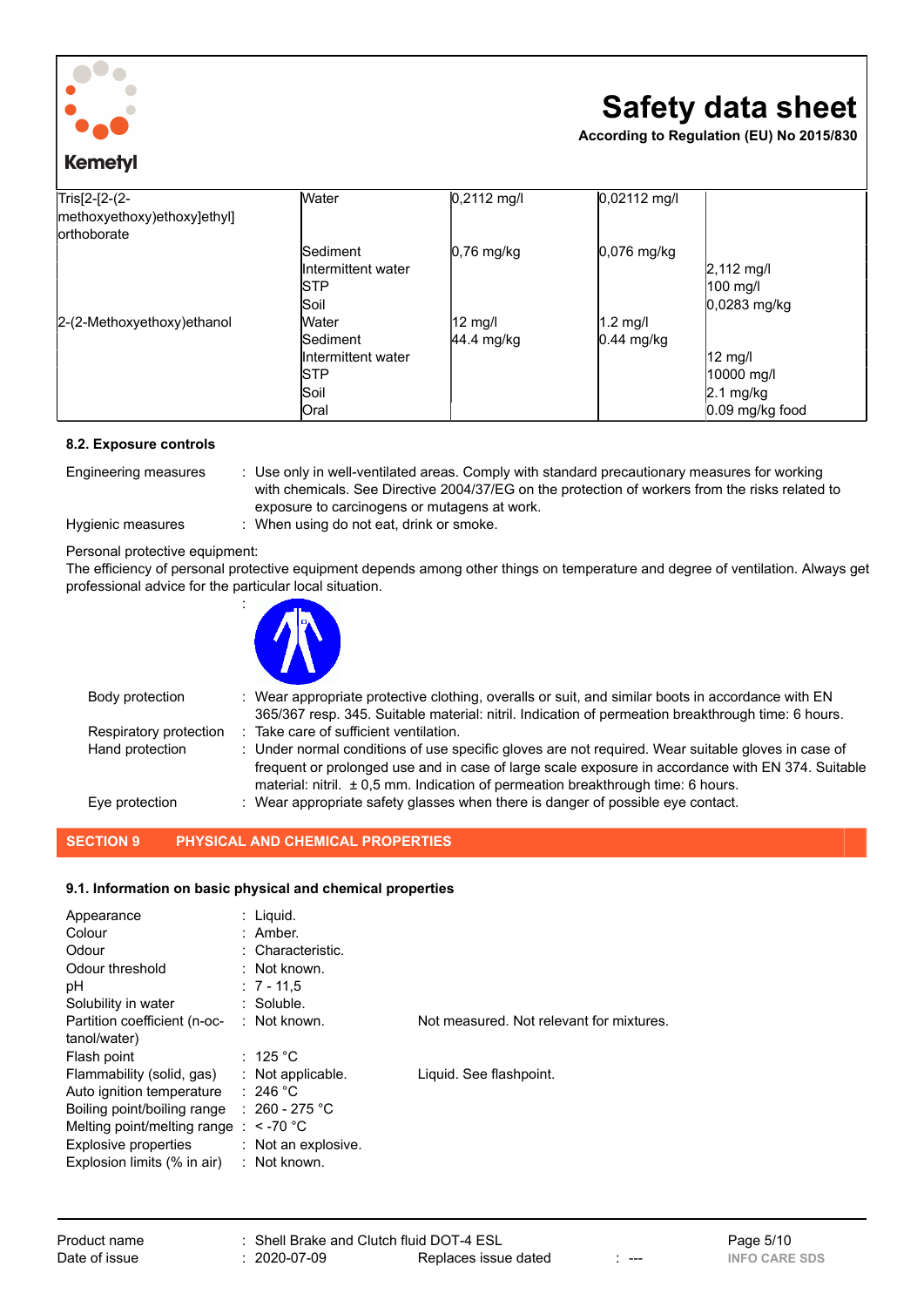

**According to Regulation (EU) No 2015/830**

| Oxidising properties                        | $:$ Not applicable. | Does not contain oxidizing substances.               |
|---------------------------------------------|---------------------|------------------------------------------------------|
| Decomposition temperature : Not applicable. |                     |                                                      |
| Viscosity $(20^{\circ}C)$                   | $:$ Not known.      |                                                      |
| Viscosity $(40^{\circ}C)$                   | $: 650$ mm2/sec     |                                                      |
| Vapour pressure (20°C)                      | $:$ Not known.      |                                                      |
| Vapour density (20°C)                       | $:$ Not relevant.   | The solvent content of this product is less than 1%. |
| Relative density (20°C)                     | : $1,07$ g/ml       |                                                      |
| Evaporation rate                            | $:$ Not known.      |                                                      |

### **9.2. Other information**

# Other information : Not relevant.

**SECTION 10 STABILITY AND REACTIVITY**

| 10.1. Reactivity                         |                                              |
|------------------------------------------|----------------------------------------------|
| Reactivity                               | : See sub-sections below.                    |
| 10.2. Chemical stability                 |                                              |
| Stability                                | $\therefore$ Stable under normal conditions. |
| 10.3. Possibility of hazardous reactions |                                              |
| Reactivity                               | : No other hazardous reactions known.        |
| 10.4. Conditions to avoid                |                                              |
| Conditions to avoid                      | $\therefore$ See section 7.                  |
| 10.5. Incompatible materials             |                                              |
|                                          |                                              |

Materials to avoid : No specific recommendations.

### **10.6. Hazardous decomposition products**

Hazardous decomposition : Not known. products

# **SECTION 11 TOXICOLOGICAL INFORMATION**

### **11.1. Information on hazard classes as defined in Regulation (EC) No 1272/2008**

No toxicological research has been carried out on this product. Inhalation

| .                    |                                                                                                                                                           |
|----------------------|-----------------------------------------------------------------------------------------------------------------------------------------------------------|
| Acute toxicity       | : Not classified due to lack of data. Not classified due to lack of data. No specific effects and/or<br>symptoms are known.                               |
| Corrosion/irritation | : No specific effects and/or symptoms are known. Not classified - based on available data, the<br>classification criteria are not met.                    |
| Sensitisation        | : Does not contain substances classified as respiratory sensitiser. Not classified - based on available<br>data, the classification criteria are not met. |
| Carcinogenicity      | : Does not contain carcinogenic substances. Not classified - based on available data, the<br>classification criteria are not met.                         |
| Mutagenicity         | : Does not contain mutagenic substances. Not classified - based on available data, the classification<br>criteria are not met.                            |
|                      |                                                                                                                                                           |

Skin contact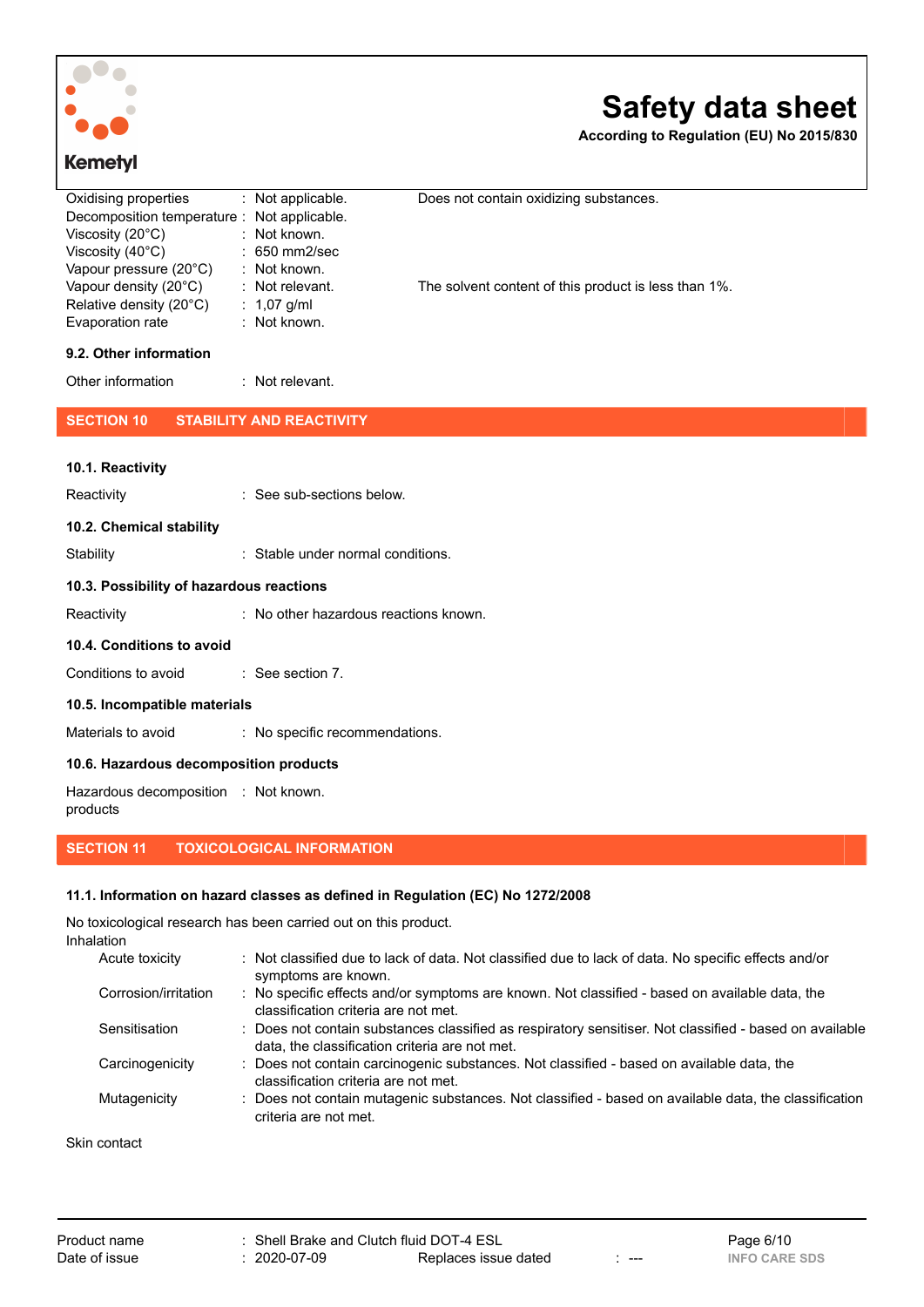

**According to Regulation (EU) No 2015/830**

| Acute toxicity       | Calculated LD50: > 3391 mg/kg.bw. Ingredients of unknown toxicity: < 1 %. ATE: > 2000 mg/kg.bw.                                                                                                                                            |
|----------------------|--------------------------------------------------------------------------------------------------------------------------------------------------------------------------------------------------------------------------------------------|
| Corrosion/irritation | Low toxicity. Not classified - based on available data, the classification criteria are not met.<br>: No specific effects and/or symptoms are known. Not classified - based on available data, the<br>classification criteria are not met. |
| Sensitisation        | : Does not contain skin sensitisers. Not classified - based on available data, the classification criteria<br>are not met.                                                                                                                 |
| Mutagenicity         | Does not contain mutagenic substances. Not classified - based on available data, the classification<br>criteria are not met.                                                                                                               |
| Eye contact          |                                                                                                                                                                                                                                            |
| Corrosion/irritation | : Slight irritation possible. Not classified - based on available data, the classification criteria are not<br>met.                                                                                                                        |
| Ingestion            |                                                                                                                                                                                                                                            |
| Acute toxicity       | : Calculated LD50: > 2656 mg/kg.bw. Ingredients of unknown toxicity: < 1 %. ATE: > 2000 mg/kg.bw.<br>Low toxicity. Not classified - based on available data, the classification criteria are not met.                                      |
| Aspiration           | : Not classified - based on available data, the classification criteria are not met. Does not contain<br>substances with an aspiration hazard.                                                                                             |
| Corrosion/irritation | : May cause a feeling of sickness, vomiting and diarrhoea.                                                                                                                                                                                 |
| Carcinogenicity      | : Does not contain carcinogenic substances. Not classified - based on available data, the<br>classification criteria are not met.                                                                                                          |
| Mutagenicity         | Does not contain mutagenic substances. Not classified - based on available data, the classification<br>criteria are not met.                                                                                                               |
| Reprotoxicity        | Possible risk of harm to the unborn child. Fertility: not expected to be reprotoxic. Fertility: Not<br>classified - based on available data, the classification criteria are not met.                                                      |

### Toxicological information:

| Chemical name               | Property                    |                    | <b>Method</b>    | lTest animal           |
|-----------------------------|-----------------------------|--------------------|------------------|------------------------|
| Tris[2-[2-(2-               | LD50 (oral)                 | 2000 mg/kg bw      | <b>OECD 401</b>  | Rat                    |
| methoxyethoxy)ethoxy]ethyl] |                             |                    |                  |                        |
| <b>lorthoborate</b>         |                             |                    |                  |                        |
|                             | LD50 (dermal)               | > 2000 mg/kg bw    | OECD 402         | <b>Rat</b>             |
|                             | <b>I</b> Skin irritation    | Non-irritant       | <b>IOECD 404</b> | <b>Rabbit</b>          |
|                             | Eye irritation              | Non-irritant       | <b>IOECD 405</b> | <b>Rabbit</b>          |
|                             | <b>I</b> Skin sensitisation | Not sensitizing    | OECD 406         | Guinea pig             |
|                             | NOAEL (oral)                | $> 170$ mg/kg bw/d | <b>IOECD 407</b> | <b>Rat</b>             |
|                             | Genotoxicity - in vitro     | Not genotoxic      | <b>IOECD 473</b> | -----                  |
|                             | Mutagenicity                | Negative           | <b>IOECD 471</b> | Salmonella typhimurium |
|                             | NOAEL (development,         | 250 mg/kg bw/d     | <b>IOECD 414</b> | Rat                    |
|                             | oral)                       |                    |                  |                        |

### **SECTION 12 ECOLOGICAL INFORMATION**

### **12.1. Toxicity**

No ecotoxicological research has been carried out on this product. Ecotoxicity : Calculated LC50 (fish): 428 mg/l. Calculated EC50 (waterflea): 82 mg/l. Contains 0 % of components with unknown hazards to the aquatic environment. Not classified - based on available data, the classification criteria are not met.

### **12.2. Persistence and degradability**

Persistence – degradability : No specific information known.

### **12.3. Bioaccumulative potential**

Bioaccumulative potential : No specific information known.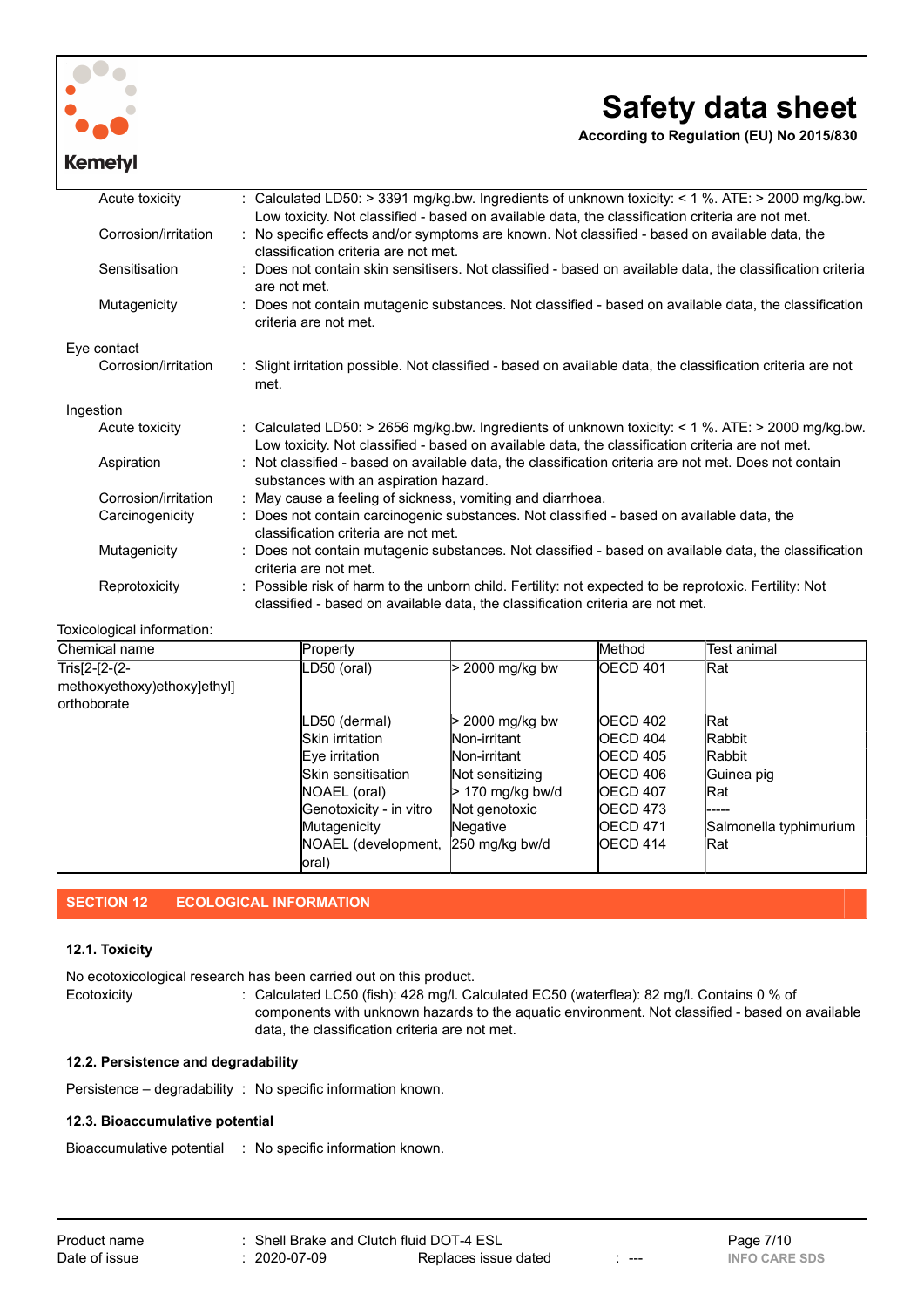

**According to Regulation (EU) No 2015/830**

**12.4. Mobility in soil**

Mobility **included in the U.S. If product enters soil, it will be highly mobile and may contaminate groundwater.** 

### **12.5. Results of PBT and vPvB assessment**

| PBT/vPvB assessment | Does not contain PBT or vPvB substances. |
|---------------------|------------------------------------------|
|                     |                                          |

### **12.6. Other adverse effects**

Other information : Not applicable.

### **SECTION 13 DISPOSAL CONSIDERATIONS**

### **13.1. Waste treatment methods**

| Product residues         | : Do not dispose empty pack with waste produced by households. Containers may be recycled. Treat<br>product residues and non-empty pack as hazardous waste.                                                            |
|--------------------------|------------------------------------------------------------------------------------------------------------------------------------------------------------------------------------------------------------------------|
| Additional warning       | $:$ None.                                                                                                                                                                                                              |
| Waste water discharge    | : Do not dispose into the environment, in drains or in water courses.                                                                                                                                                  |
| European waste catalogue | Dispose hazardous waste in accordance with Directive 91/689/EEC under acknowledgement of a<br>waste code according to Commission Decision 2000/532/EC to an official chemical waste depot.                             |
| Local legislation        | : Disposal should be in accordance with applicable regional, national, and local laws and regulations.<br>Local regulations may be more stringent than regional or national requirements and must be<br>complied with. |

### **SECTION 14 TRANSPORT INFORMATION**

### **14.1. UN number or ID number**

UN nr. : None.

**14.2. UN proper shipping name**

Transport name : Not regulated.

### **14.3/14.4/14.5. Transport hazard class(es)/Packing group/Environmental hazards**

|                  | ADR/RID/ADN (road/railway/inland waterways)                    |
|------------------|----------------------------------------------------------------|
| Class            | : This product is not classified according to ADR/RID/ADN.     |
| IMDG (sea)       |                                                                |
| Class            | $\therefore$ This product is not classified according to IMDG. |
| Marine pollutant | : No                                                           |
| IATA (air)       |                                                                |
| Class            | : This product is not classified according to IATA.            |
|                  |                                                                |

### **14.6. Special precautions for user**

Other information : Country specific variations may apply.

### **14.7. Maritime transport in bulk according to IMO instruments**

Marpol : Not intended to be carried in bulk according to International Maritime Organisation (IMO) instruments. Packaged liquids are not considered bulk.

## **SECTION 15 REGULATORY INFORMATION**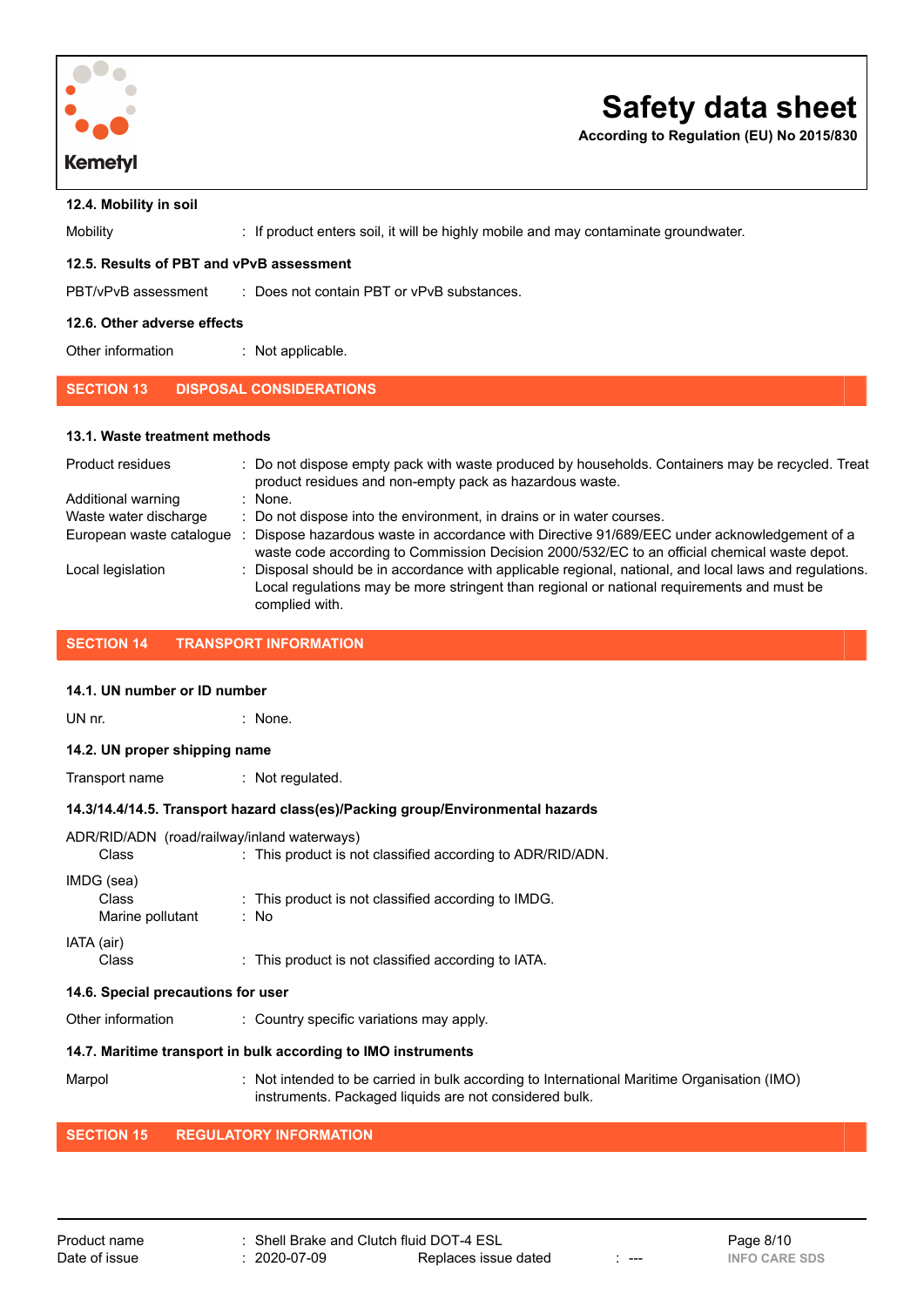

**According to Regulation (EU) No 2015/830**

### **15.1. Safety, health and environmental regulations/legislation specific for the substance or mixture**

Community regulations : Regulation (EU) No 2015/830 (REACH), Regulation (EC) No 1272/2008 (CLP) and other regulations.

### **15.2. Chemical safety assessment**

Chemical safety assessment : Not applicable.

### **SECTION 16 OTHER INFORMATION**

#### **16.1. Other information**

The information in this safety data sheet is compiled in compliance with Regulation (EU) No 2015/830 dated 28 May 2015 and accurate to the best of our knowledge and experience at the date of issue specified. It is the user's obligation to use this product safely and to comply with all applicable laws and regulations concerning the use of the product. This safety data sheet complements the technical information sheets but does not replace them and offers no warranty with regard to product properties.

Users are also forewarned for any hazards involved when the product is used for other purposes than those for which it is designed.

Changed or new information with regard to the previous release is indicated with an asterisk (\*).

List of abbreviations and acronyms that could be (but not necessarily are) used in this safety data sheet:

ADR : European Agreement concerning the International Carriage of Dangerous Goods by Road

| ADR             | . European Agreement concerning the international Carnage or Dangerous Goods by Road |
|-----------------|--------------------------------------------------------------------------------------|
| ATE             | : Acute Toxicity Estimate                                                            |
| <b>CLP</b>      | : Classification, Labeling & Packaging                                               |
| <b>CMR</b>      | : Carcinogenic, Mutagenic or toxic for Reproduction                                  |
| EEC.            | <b>European Economic Community</b>                                                   |
| <b>GHS</b>      | : Globally Harmonized System of Classification and Labelling of Chemicals            |
| <b>IATA</b>     | : International Air Transport Association                                            |
| IBC code        | : International Bulk Chemical Code                                                   |
| <b>IMDG</b>     | : International Maritime Dangerous Goods Code                                        |
| LD50/LC50       | : Lethal Dose/Concentration for 50% of a population                                  |
| <b>MAC</b>      | : Maximum Allowable Concentration                                                    |
| MARPOL          | : International Convention for the Prevention of Pollution From Ships                |
| NO(A)EL         | : No Observed (Adverse) Effect Level                                                 |
| <b>OECD</b>     | : Organisation for Economic Co-operation and Development                             |
| <b>PBT</b>      | : Persistent, Bioaccumulative and Toxic                                              |
| PC.             | : Chemical product category                                                          |
| PT.             | : Product type                                                                       |
| <b>REACH</b>    | : Registration, Evaluation, Authorisation and Restriction of Chemicals               |
| <b>RID</b>      | : Regulations concerning the International Carriage of Dangerous Goods by Rail       |
| <b>STP</b>      | : Sewage Treatment Plant                                                             |
| SU              | : Sector of Use                                                                      |
| <b>TWA/STEL</b> | : Time-Weighted Average/Short Term Exposure Limit                                    |
| UN.             | : United Nations                                                                     |
| VOC.            | : Volatile Organic Compounds                                                         |
| vPvB            | : Very Persistent and Very Bioaccumulative                                           |
|                 |                                                                                      |

Key data used to compile the Safety Data Sheet are from, but not limited to, one or more sources of information e.g. toxicological data from material suppliers, CONCAWE, IFRA, CESIO, Regulation EG 1272/2008, etc.

Procedure used to derive the classification according to Regulation (EC) No. 1272/2008:

Repr. 2 : Calculation method.

Full text of hazard classes mentioned in section 3: